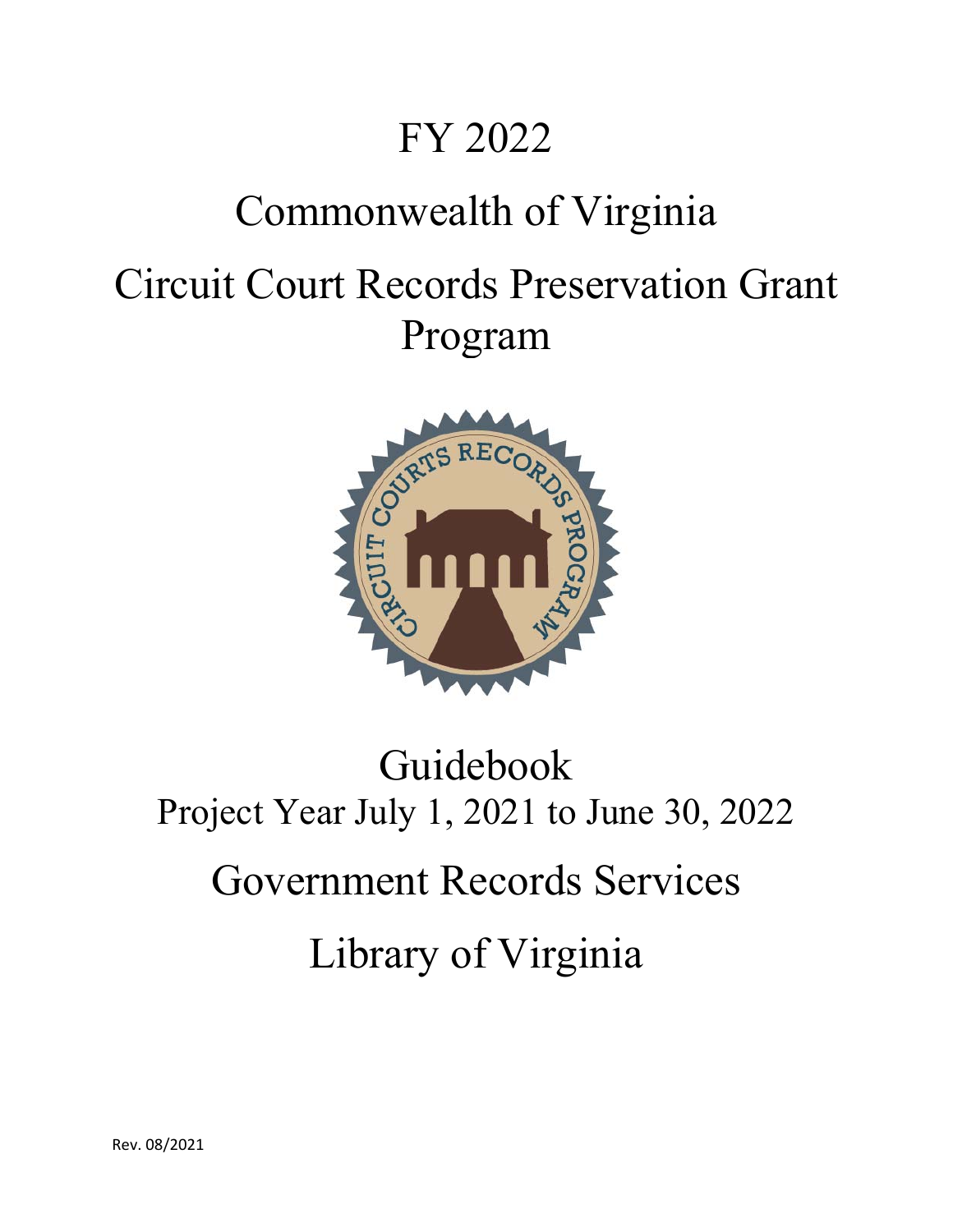# **Contact and Resource Information**

#### **Contact information:**

#### **Greg Crawford**

Local Records Program Manager gregory.crawford@lva.virginia.gov (804) 692‐3505

#### **Tracy Harter**

Senior Local Records Consulting Archivist tracy.harter@lva.virginia.gov (804) 692‐3639

#### **Eddie Woodward**

Senior Local Records Consulting Archivist eddie.woodward@lva.virginia.gov (804) 692‐3650

#### **Resources:**

Circuit Court Records Preservation Program https://www.lva.virginia.gov/agencies/CCRP/

#### **Retention Schedules**

https://www.lva.virginia.gov/agencies/records/retention.asp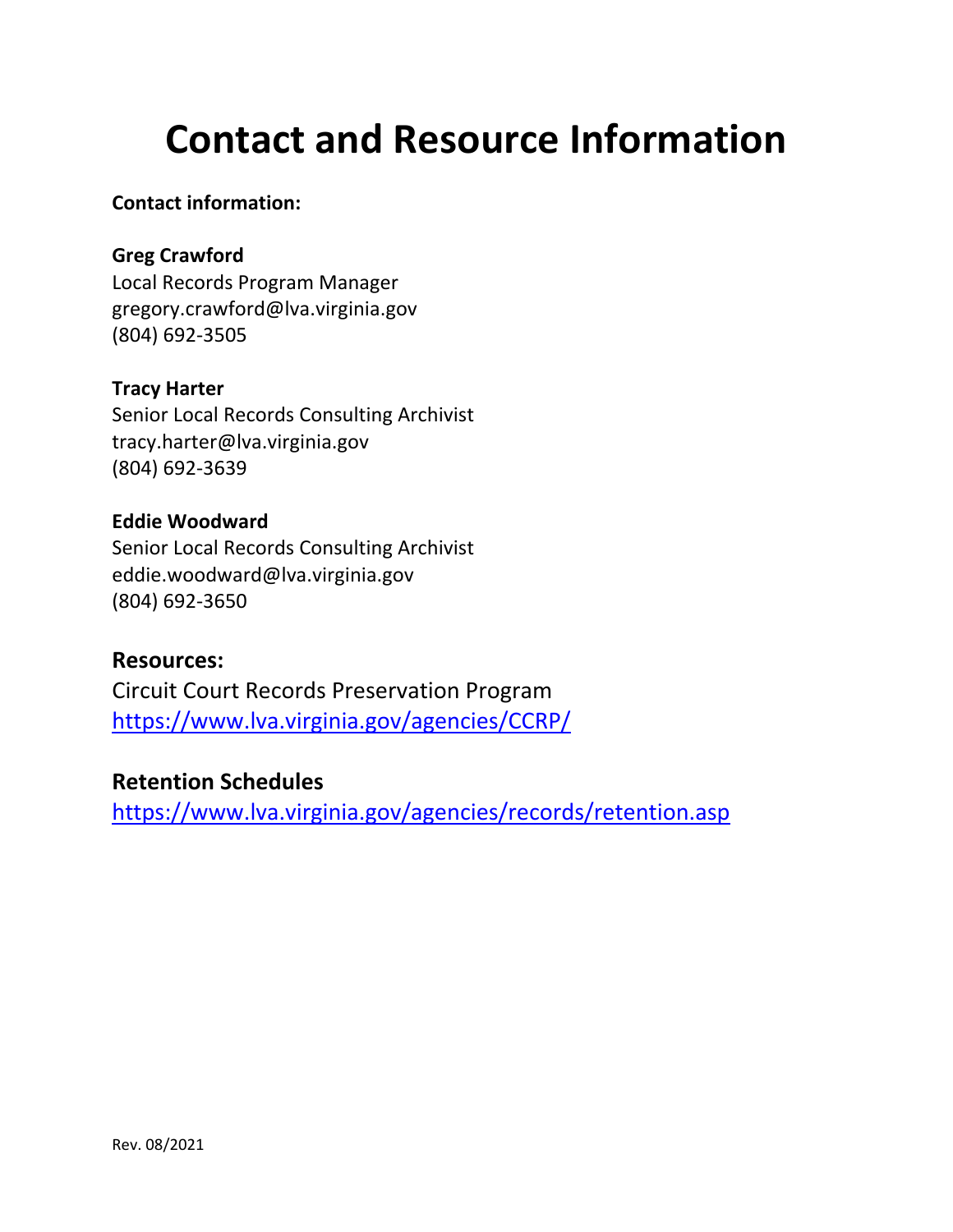## **Program Description and Guidelines**

#### **I. Introduction**

During their 1990 session, the General Assembly amended the *Code of Virginia*, §17.1-275 (A.2.), which increased the circuit court recording fees for land records designated *for use in preserving the permanent records of the circuit courts. The sum collected for this purpose shall be administered by the Library of Virginia in cooperation with the circuit court clerks*. Thus was created the Virginia Circuit Court Records Preservation Program (CCRP), directed solely toward the preservation of permanent circuit court records, those in the 120 offices now existing across the commonwealth and those that have been transferred to the Library of Virginia. Since 1991, the CCRP grant program has provided nearly \$25,000,000 to all 120 circuit court clerks' offices to support preservation efforts.

Grants are funded through fees collected by circuit court clerks for the preservation of permanent circuit court records. In this competitive grant program, the number of grant applications submitted and the level of grant funding requested routinely exceeds the total amount available. Grant funds are limited and every effort is made to provide an equitable level of funding to all qualified projects. Funds for more than one type of grant project may be applied for within a grant cycle, but separate applications are required for each project. A locality may prioritize the projects it submits; however, the CCRP Grant Review Board is responsible for determining which project will receive funding.

The Library of Virginia awards grants in consideration of the advice and recommendation of the CCRP Grant Review Board. The board is comprised of three circuit court clerks, the State Archivist, and a senior staff member of the Local Government Records program. The consulting archivists and Local Records Program Manager attend as non‐voting, ex‐officio members and facilitate the meeting.

General information about the grant program and electronic versions of the grant applications are available at the Library of Virginia website: https://www.lva.virginia.gov/agencies/CCRP/

#### **II. Staff Assistance**

Retain this Guidebook for your reference and use throughout the grant award. This publication, updated annually, will provide answers to many questions that may arise. Project applicants must consult with their consulting archivist about proposed projects prior to submission of the grant proposal. Archivists can assist in adjusting the scope and nature of projects to ensure proposed projects are eligible. Contact Local Records Program Manager Greg Crawford (804-692-3505) or gregory.crawford@lva.virginia.gov for the consulting archivist assigned to your locality. A consulting archivist is assigned to each project prior to its commencement and is available throughout the project for consultation with the grantee.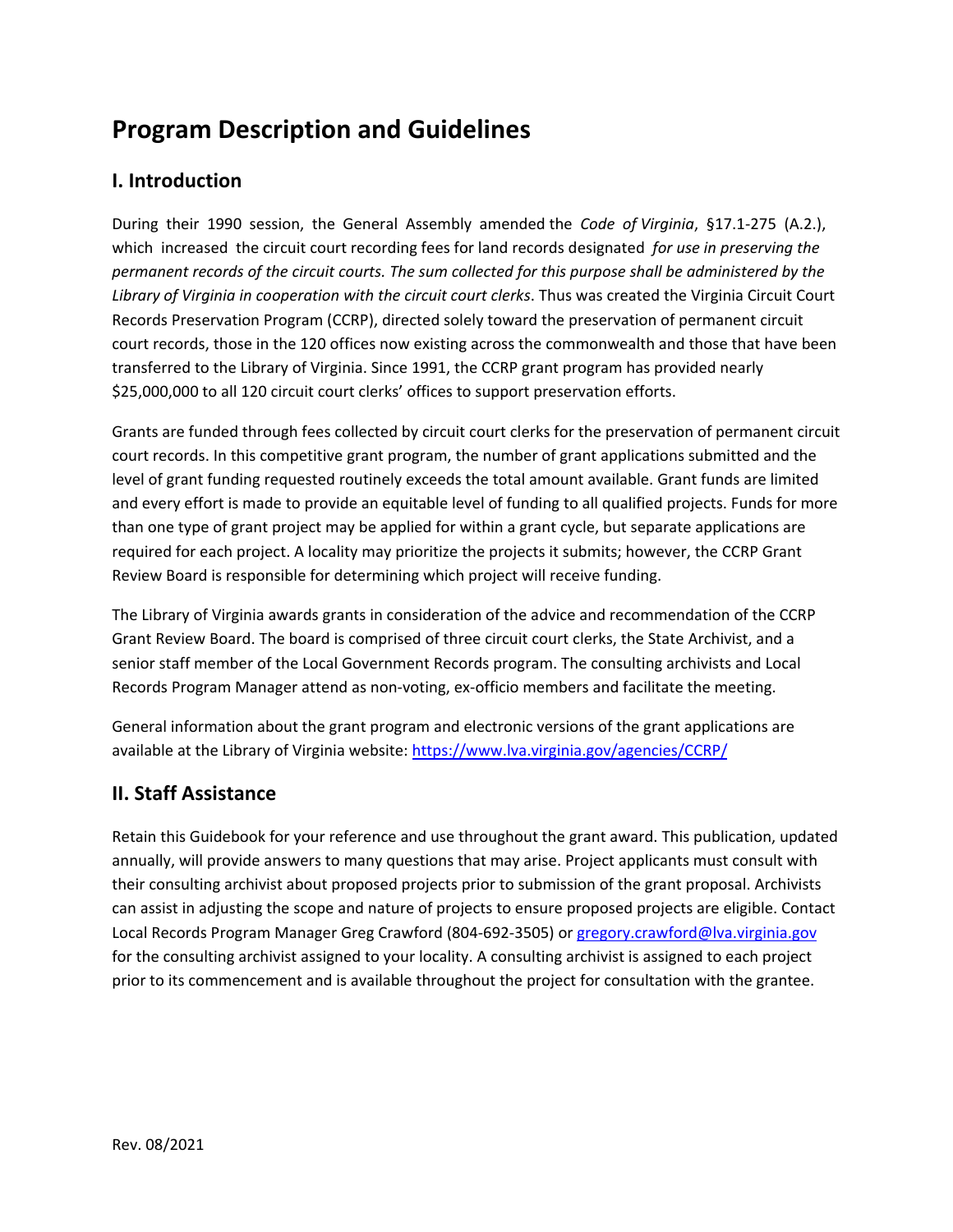# **Projects Eligible for Grant Funding**

#### **I. Security Systems**

**1) An early warning smoke, fire, and intrusion detection system** must be procured from a reputable vendor. State and/or local procurement guidelines must be followed. This system must be connected to an office monitored 24 hours a day (typically the sheriff's department, a central 911 office, or a paid third‐party monitoring firm). The maintenance cost for the first year may be included in the solicitation and covered by grant funds. Maintenance and repair costs after the first year are the responsibility of the clerk and/or locality. The locality must agree to incur the yearly costs thereafter. **The submitted vendor proposal must include a professionally designed diagram of the system layout created by the vendor.**

**2) Camera monitoring and recording systems.** The purpose of this grant is to discourage the unauthorized removal of or damage to historic records stored in the records room(s). It is not for monitoring the security of circuit court staff. This type of system must be procured from a reputable vendor according to state and/or local procurement guidelines. **The submitted vendor proposal must include a professionally designed diagram of the system layout created by the vendor identifying where the cameras and monitors are to be installed.** This system should include a digital video recorder that does not require the use of videotapes. The maintenance cost for the first year may be included in the solicitation and covered by grant funds. Maintenance and repair costs after the first year are the responsibility of the clerk and/or locality.

#### **II. Reformatting**

Reformatting vital and historically significant records can be undertaken to secure the informational content of a record, to increase access to the record, and to preserve the artifactual integrity of an original document by providing an electronic copy and retiring the original. **Applicant must contact a Consulting Archivist or the Local Records Program Manager prior to submitting a reformatting grant to determine if records are eligible for grant funding.** 

All projects that reformat records from any medium to digital must conform to appropriate state standards and Library of Virginia guidelines, copies of which may be obtained on the Library of Virginia website at https://www.lva.virginia.gov/agencies/records/electronic/digital\_imaging.pdf.

The following are eligible for grant‐funded imaging:

**1) Permanent records of historical and/or informational significance.** These include loose original records and volumes such as marriage licenses, road and bridge records, minute books, and pre‐1913 birth and death registers. Loose original records must be flattened, conserved, and properly arranged. The records must have a logical order, for example, alphabetical, chronological, or numerical. If suit papers are being reformatted, each case must be filed in an acid free folder. Volumes must be properly identified and conserved prior to reformatting. Grant covers 100% of cost to generate digital images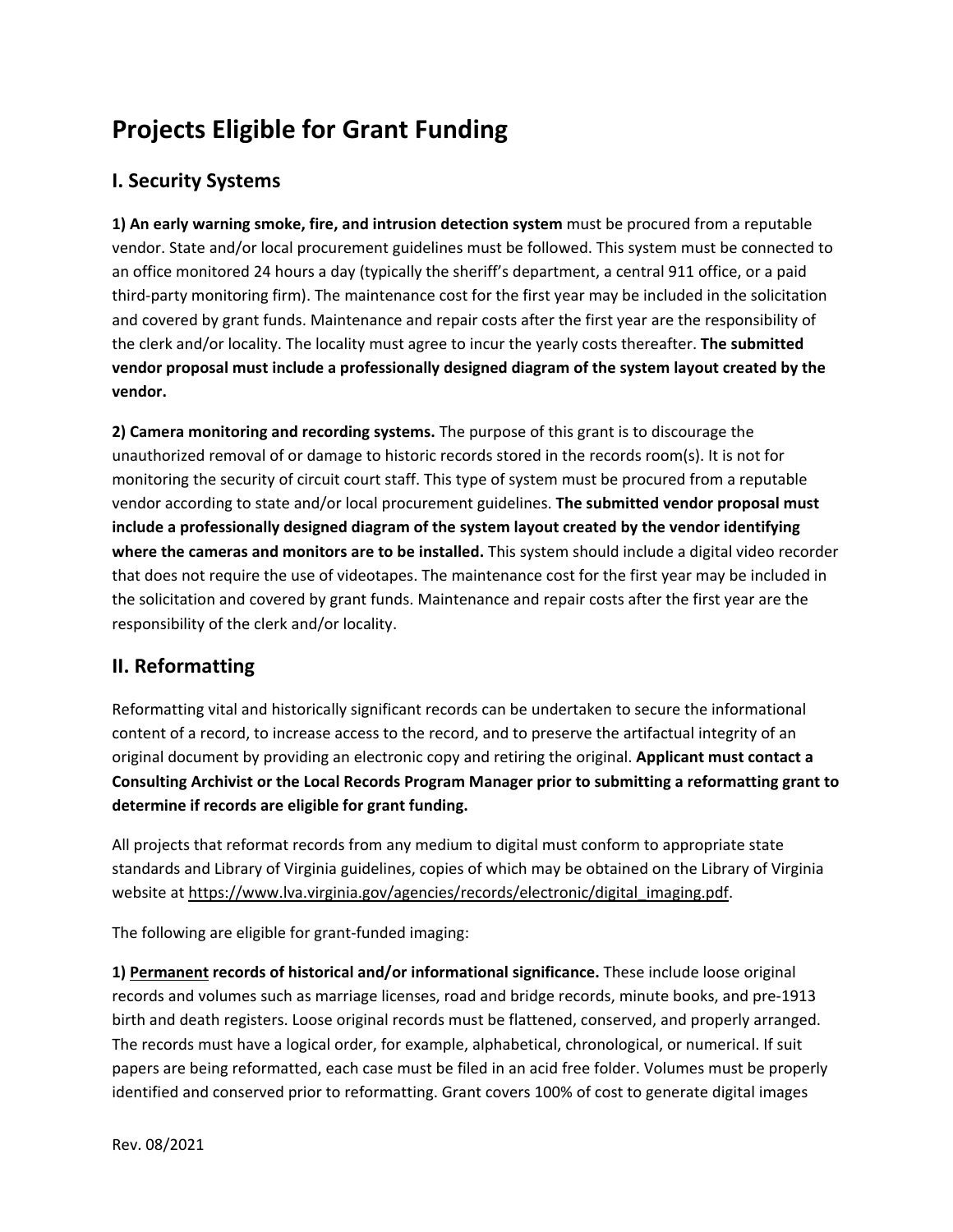(**minimum resolution – 300 dpi tiffs**). Digital images are to be stored and made accessible on a secure remote access system and/or a computer terminal maintained by your office. Applicants are recommended to retire the original records from public use following completion of project.

**2) Back‐file scanning of permanent records for access by a land records management system and/or secure remote access system is permitted**. Examples are deed books, order books, marriage registers, and will books. Grant covers 100% of cost to generate digital images (**minimum resolution – 300 dpi tiffs**) from original volumes or microfilm. The original records are recommended to be retired from use following completion of project.

**3) Back‐Indexing for the purpose of making analog index information digital and searchable on a land records management system and/or secure remote access system.** Users will have the ability to search index books and view document images. Vendor proposals must include strategy to adhere to existing indexing systems and be compatible with existing land records management system and secure remote access system. This grant is also available for reindexing projects which serve to upgrade a previous indexing system. Grant covers 100% of the cost.

#### **III. Essential Equipment and Storage**

The following are eligible for grant funding:

**1) Shelving (permanent records) –** Shelving that promotes improved preservation of or access to **permanent** records. Shelving can be static or mobile and must meet archival standards. Applicant must identify in grant application permanent records that will be stored in new shelving. **Submitted vendor proposal must include the shelving design and specifications.** 

**2) Shelving (office records)** – Shelving needed as a result of daily office recording and filing may be made to the grants program for 50% of the purchase price, with matching funds coming from local sources. **Submitted vendor proposal must include the shelving design and specifications.** 

*Note: All shelving must be procured from a reputable vendor. State and/or local procurement guidelines must be followed. The maintenance cost for mobile shelving the first year may be included in the grant request and covered by grant funds. Maintenance and repair costs after the first year are the responsibility of the clerk and/or locality. The locality must agree to incur the yearly costs thereafter. Contact a Consulting Archivist or the Local Records Program Manager prior to submitting a shelving grant.*

**3) Plat cabinet** must be procured from a reputable vendor. State and/or local procurement guidelines must be followed. The purchase and installation of a plat cabinet will receive 100% grant funding. The system may be either a cabinet or drawers, depending on the need of the locality. Vendor proposal must accompany the grant application.

4) **Digital Scanner** –Purchase of digital scanner to preserve and make accessible **permanent** records. Grant covers 100% of the purchase price.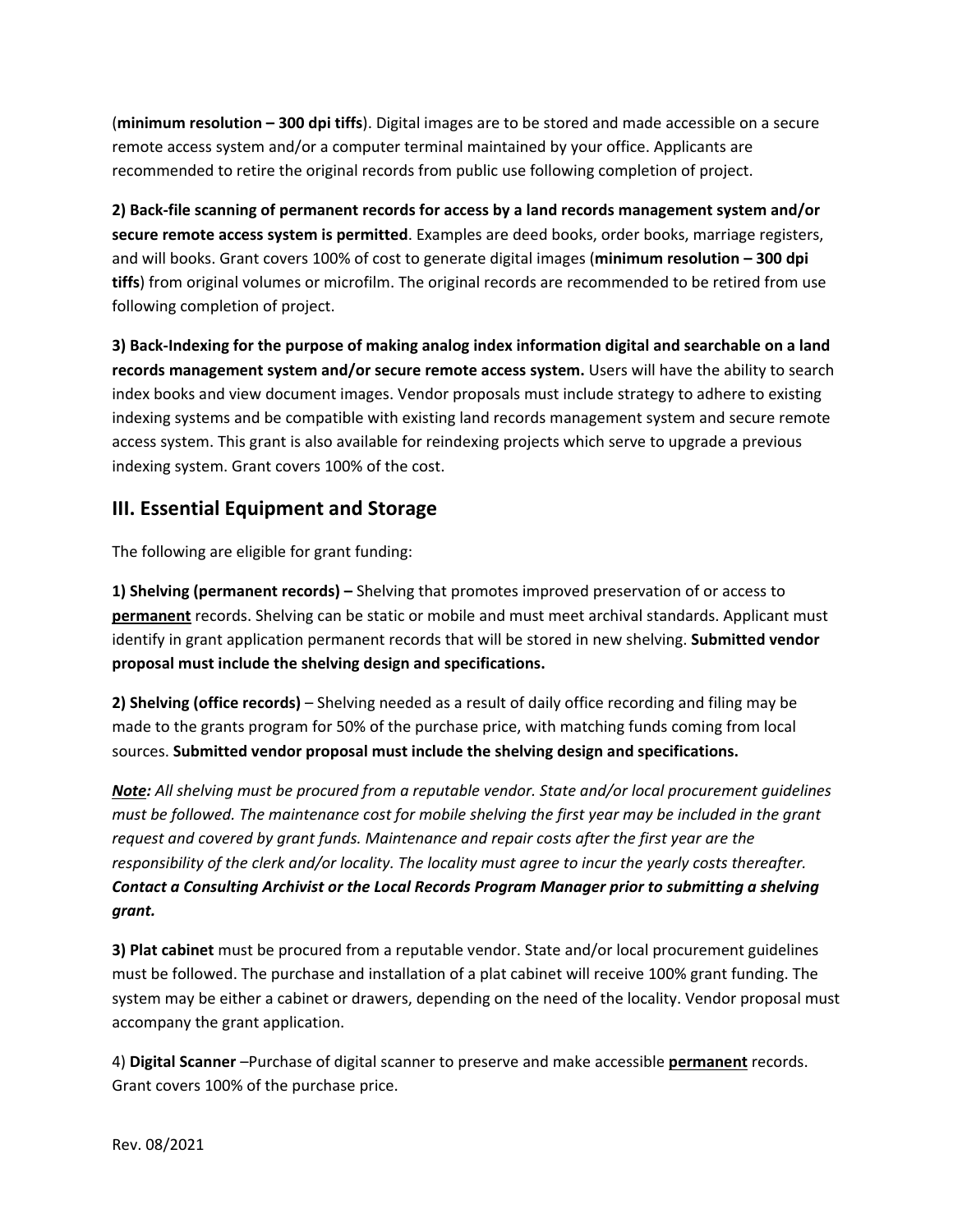**5) Environmental monitoring and control equipment** – Equipment for monitoring and improving storage conditions to ensure proper environmental conditions in areas where archival records are stored will receive 100% grant funding. Examples would be dehumidifiers and temperature/humidity monitors.

#### **IV. Preservation Supplies**

The purchase of preservation supplies, such as acid free boxes, UV filters, plat sleeves, and conservation supplies will receive 100% grant funding. **Contact a consulting archivist or Local Records Program Manager prior to submitting a preservation supplies grant.**

#### **V. Item Conservation**

An item conservation project would contract the services of a professional book and paper conservator to perform conservation treatments on volumes and/or loose papers of major historical, administrative and/or informational significance. **For the FY2022 grant cycle, a clerk can submit no more than eight volumes or no more than 2000 items of loose papers.** Due to the unique services involved in conserving loose papers, contact a consulting archivist or Local Records Program Manager prior to submitting a grant to conserve loose papers. Clerks are encouraged to identify records to be conserved in order of preference in the grant application; however, the CCRP Grant Review Board is responsible for determining which items will receive funding.

The vendor shall employ qualified staff and furnish supplies to carry out a full range of conservation treatment services on manuscripts, ledger books, cloth and leather bindings, maps, blueprints and other photomechanical reproductions. Conservation treatment will primarily include, but will not be limited to, the removal of lamination (including cellulose acetate lamination, modern lamination, etc.), pressure sensitive tape and adhesive removal, aqueous and non‐aqueous deacidification, paper repair, archival polyester encapsulation, and binding repair or rebinding. The treatment process must be completely reversible to allow for the possibility of future conservation advancements. Any projects involving the conservation of original paper records must conform to the conditions stated in the Guidelines for Conservation Contractors. The Guidelines are available online at http://www.lva.virginia.gov/agencies/CCRP/ccrp.asp

This grant includes funding for digital reformatting of conserved materials. Item conservation grant covers 100% of cost to generate digital images (**minimum resolution – 300 dpi tiffs**) and, if needed, preservation microfilm (**35 mm**). Digital images are to be stored and made accessible on a secure remote access system and/or a computer terminal maintained by your office. If preservation microfilm is generated, the reels are to be transferred to the Library of Virginia for storage. Applicants can include in their grant request the cost for uploading the digital images to their secure remote access system or public terminal. Applicants are recommended to retire the original records from public use following completion of project.

All projects that reformat records from any medium to microfilm and/or digital must conform to appropriate state standards and Library of Virginia guidelines, copies of which may be obtained on the

Rev. 08/2021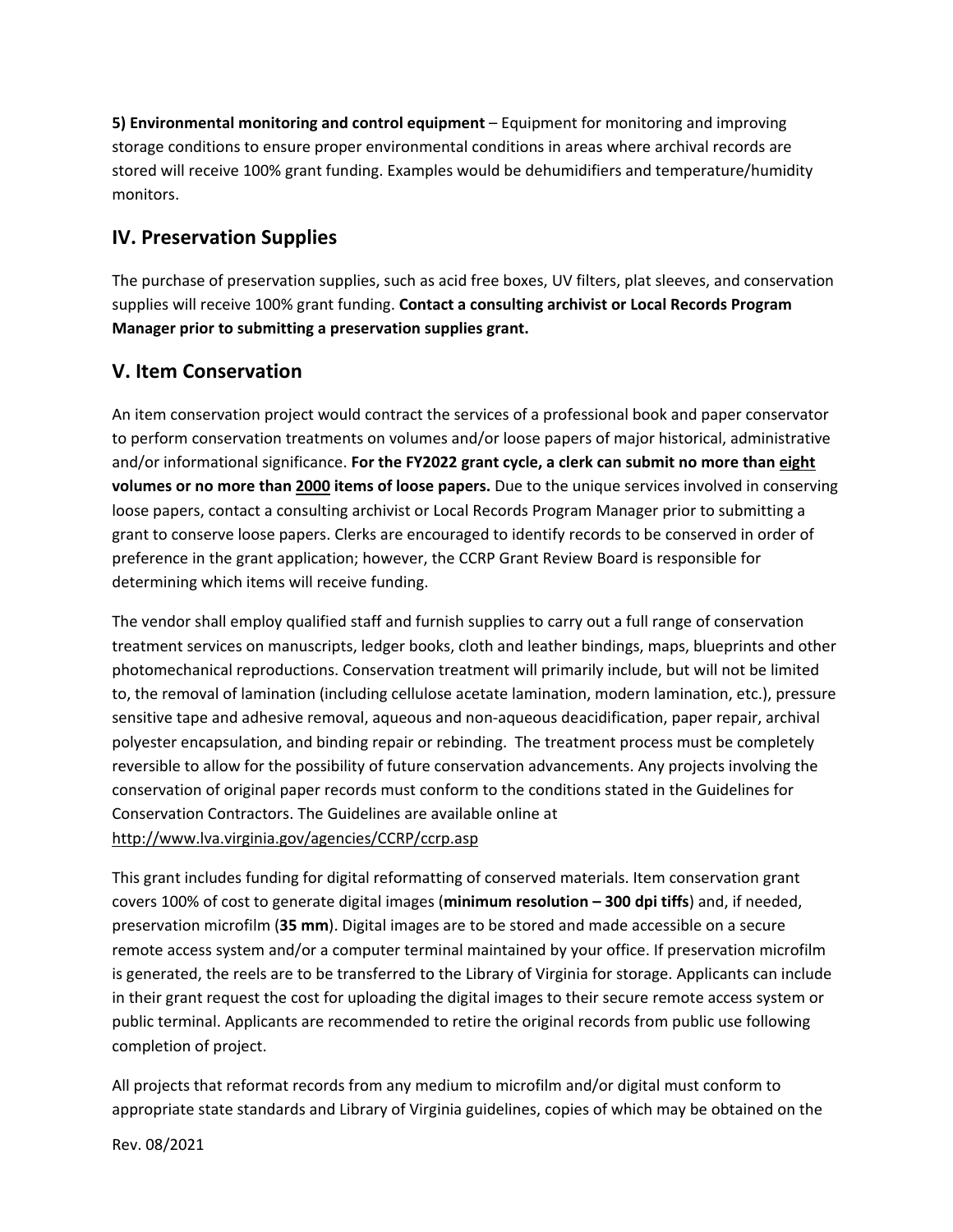Library of Virginia website at http://www.lva.virginia.gov/agencies/records/standards/ and https://www.lva.virginia.gov/agencies/records/electronic/digital\_imaging.pdf.

### **Application Review and Award Process**

Consulting archivist staff will advise on all grant projects from their development through the completion of the application. Additionally, they can review draft applications and offer suggestions to guide development of the application.

Projects that meet the criteria of the grant program will receive the most favorable review. They are well conceived, fully described and adequately supported, in a correctly completed application form. The criteria are:

1) **Historical, informational, and/or administrative significance** – Consider age, legality, history of the locality, genealogical research, and/or impact on day‐to‐day operations of the office.

2) **Condition of the records** ‐ Severity of physical damage and/or preservation concerns that threaten long‐term preservation of the records.

3**) Benefits of grant project** ‐ does the project ensure the preservation of the records? Does it provide greater accessibility of the records to the clerks' staff and the public?

4) **Locality's commitment to preserve original records following conservation and/or reformatting** – Consider the actions proposed by the clerk's office which would aid in the long‐term preservation of the records submitted in the application. Will the clerk limit public access to the original records? Will the clerk direct the public to digital images of the records available on a local records management system?

5) **Locality's contribution** ‐ If applicable, rate the clerk's office or locality's general contributions of time, finances, personnel, etc. to the project

6) **Overall soundness of grant project** – After reviewing the applicant's grant application and vendor's proposal of work, rate the overall appropriateness of funding the grant project.

The CCRP Grant Review Board meets approximately two months after the submission deadline to review applications and make their award recommendations. Projects may be awarded in full, partially funded, or denied funding. A partially funded grant is not necessarily an indication that the grant is faulty; rather it may reflect the reality of the limited funds. Grants receiving no funding are either not eligible or have significant flaws. Grant award decisions are final; however, denied applicants are encouraged to consult with CCRP staff to develop revised submissions for subsequent grant cycles. The decisions of the board are forwarded to the president of the Virginia Court Clerks' Association and the State Archivist, who announce the grant awards within four weeks of the Grant Review Board meeting.

## **Grant Award and Administration**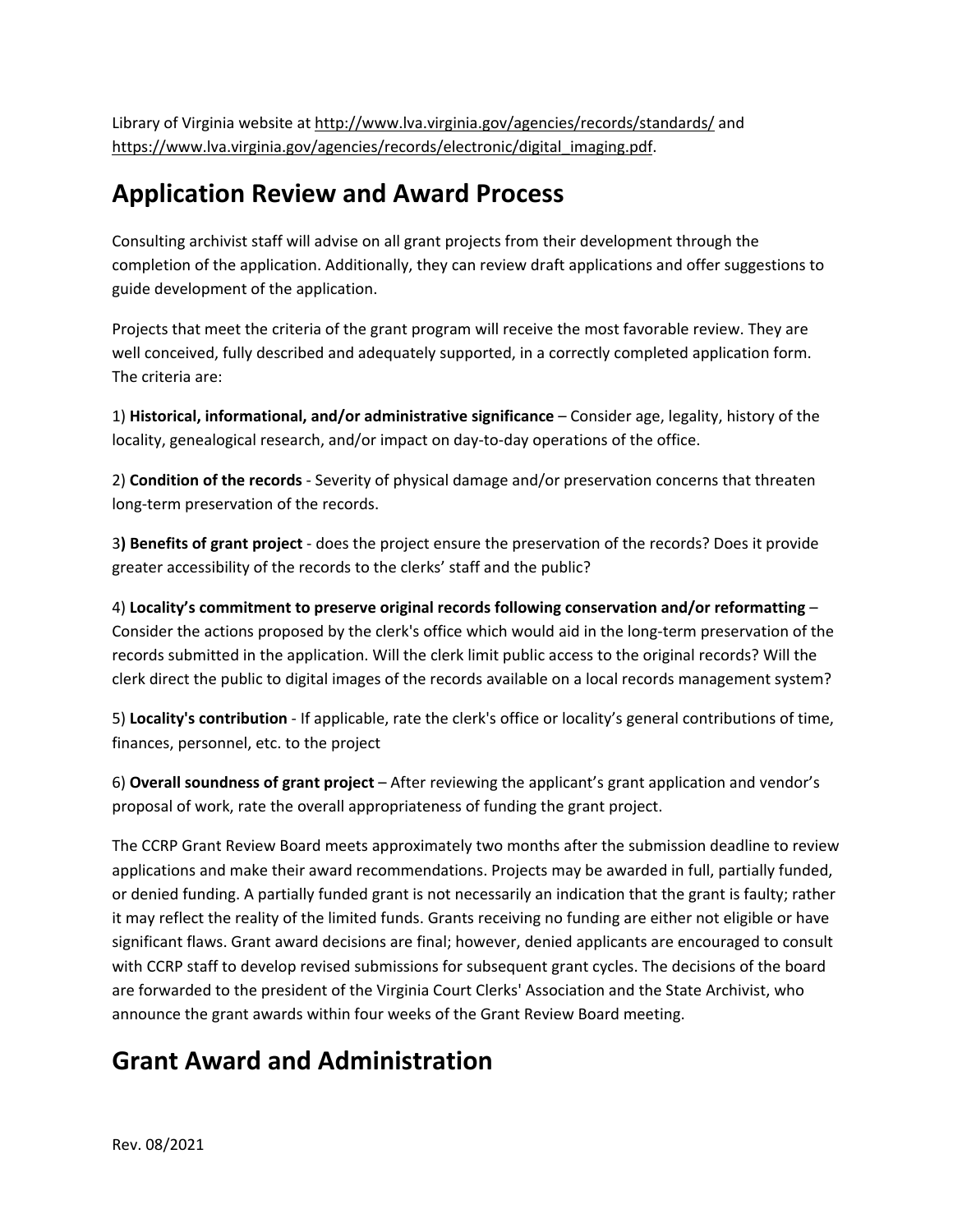Clerks who have been notified that their grants have been approved are to complete and sign the g**rant award certification** document and return to Consulting Archivists or Local Records Program Manager at the Library of Virginia within 15 days of notification.

Grant funds will only be disbursed to the fiscal office of the locality upon verification of the successful completion of the project. Once the grant project has been completed successfully, the clerk is to complete and sign a verification of work form provided by LVA. They are also to attach a copy of the vendor's invoice to the verification of work form and return both to LVA within 15 days of completion of grant project. LVA will only release grant funds to locality upon receipt of verification of work form and copy of the vendor's invoice. **As determined by instructions from the Auditor of Public Accounts, these funds must be released to the locality's fiscal office (i.e. Treasurer's Office or Department of Finance). Therefore, clerks are encouraged to notify their local fiscal office prior to applying for a grant.** Funds will be released within thirty business days of submission of a completed verification of work form and copy of the vendor's invoice. Failure to submit the verification of work form and a copy of the vendor's invoice will delay release of applicable funds and render an office ineligible to apply for further grant funding until those reports have been successfully received by the grants office.

Any funds designated as local match are restricted to project-related use within period of the grant and prior to submission of the verification of work form. Retain records that show the source, amount and expenditure amount of all matching; this level of record keeping is necessary with any local match contribution.

Grant applications not approved because of insufficient funds may be resubmitted in a later cycle. These applications will not necessarily need to be rewritten but vendors and all other parties involved must acknowledge in writing their willingness to honor the resubmission. In the event an application is not awarded for reasons other than the availability of funds, the Grant Review Board will provide the reasons to the Consulting Archivists who will review them with the clerk. This will allow for changes to be made prior to the next application deadline.

## **Process for Applying for an Item Conservation Grant**

Items submitted as conservation grant candidates are assessed and prioritized using individual Statement of Work (SOW) documents created by the Library of Virginia. The SOW document serves as the description of the physical condition of the records and recommended treatment services to be provided by vendors. If any changes need to be made to the SOWs, clerk must contact their Consulting Archivist or the Local Records Program Manager for approval. If approved, LVA will provide clerk with updated SOWs. **Grant funds can only be applied to the cost of conservation requirements specified in SOW document.** Costs for conservation treatments not specified in the SOW document will be incurred by the locality.

The process for developing an Item Conservation grant is as follows:

1) LVA Consulting Archivist meets with clerk to collaboratively determine materials to be conserved.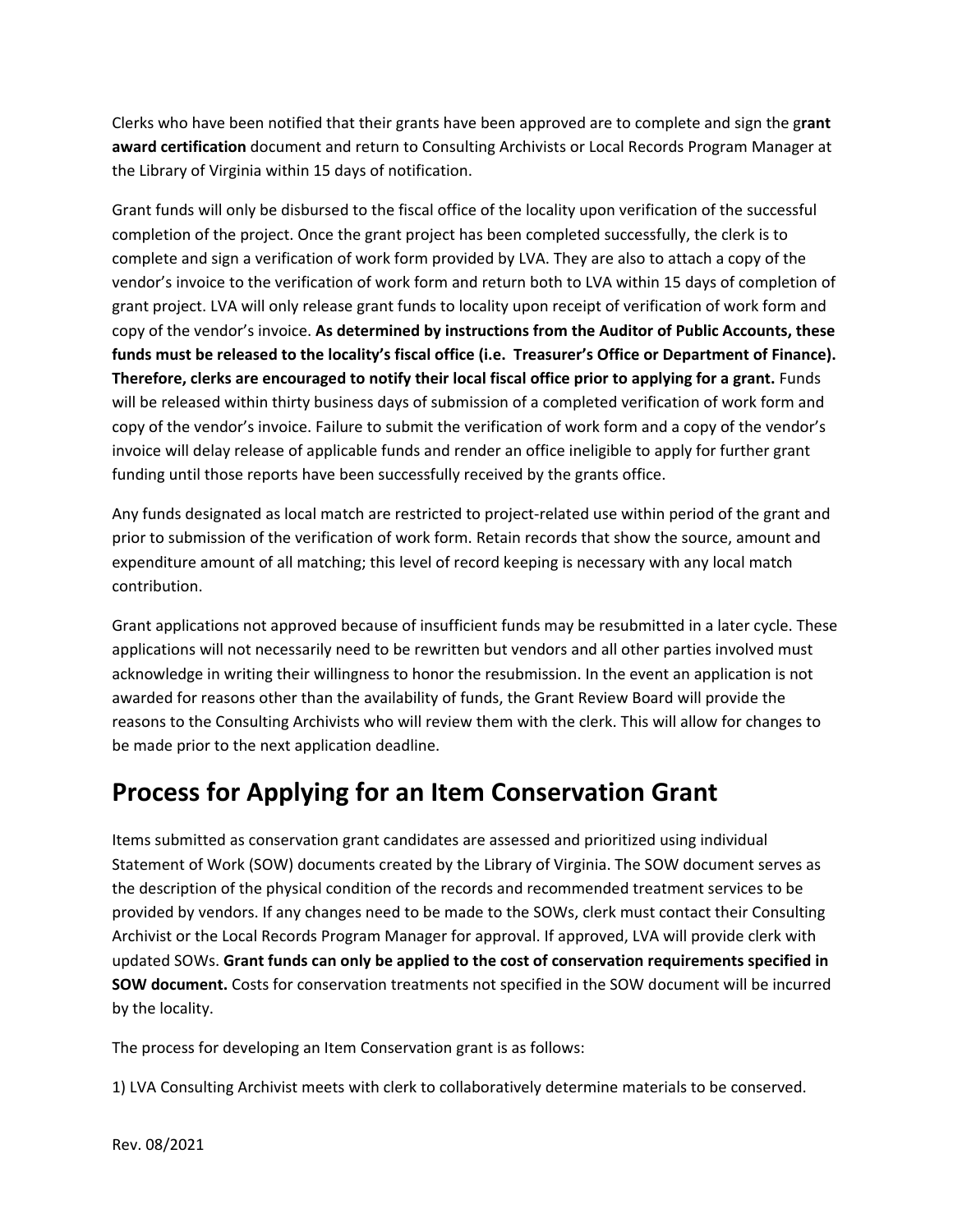2) Consulting Archivist examines the physical condition of the records for the purpose of developing a SOW based on the *Guidelines for Conservation Contractors*. If LVA staff determine that further examination is required, the selected records will be brought to the LVA for inspection and development of the SOW document.

3) After consultation with the clerk, LVA will develop a SOW for the treatment recommendations for the records selected. The completed SOW is then provided to the clerk. If records are brought to LVA for the purpose of developing SOW, they will be returned to clerk along with SOW documents.

4) Clerk provides conservation vendor candidates with SOWs to review. Conservation vendor candidates visit clerk's office to examine material for submission using SOWs as a template to develop a proposal of work. Proposal of work must include a price quote for each item that includes a breakdown of individual treatment costs for each item. If the vendor charges for time spent evaluating the project, it is considered a pre‐grant expenditure ineligible for reimbursement with grant funds.

5) Clerk selects conservation vendor through local procurement process. **It is the expectation of LVA that all applicable state and local procurement rules will be followed in getting price quotes from vendors to prepare grant submission(s).**

6) The clerk or designated staff member completes a grant application to be submitted to the Grant Review Board (GRB) for review. The clerk should contact LVA Consulting Archivist, **not a vendor**, if in need of assistance to complete the application. Each grant proposal must include a proposal of work from a vendor. Clerks should not countersign any contracts to be funded through the grant program until the grant application has been approved.

7) If grant is approved, clerk contacts vendor to begin project.

8) Vendor notifies LVA following completion of project for the purpose of inspecting work performed on the conserved records to ensure it was done according to treatments listed in SOWs.

9) If the materials have been conserved correctly, LVA will notify clerk that they are ready to be returned to their office. Clerk contacts vendor to schedule return of materials. If materials have not been conserved correctly, LVA will notify clerk that corrections needed to be made in order to meet specifications listed in SOW. Grant funds will not be issued to locality until all outstanding service issues are successfully resolved.

10) Following completion of project, clerk verifies that all original records, including digital images and/or microfilm if requested, have been returned and that the project is complete. Clerk completes and signs a verification of work form provided by LVA. Clerk attaches a copy of the vendor's invoice to the verification of work form and returns both either electronically or by mail to LVA within 15 days of receipt of all materials.

*Note: Failure to submit the verification of work form and a copy of the vendor's invoice will delay release of applicable funds and render an office ineligible to apply for further grant funding until those reports have been successfully received by the grants office. This includes reports that are currently delinquent.*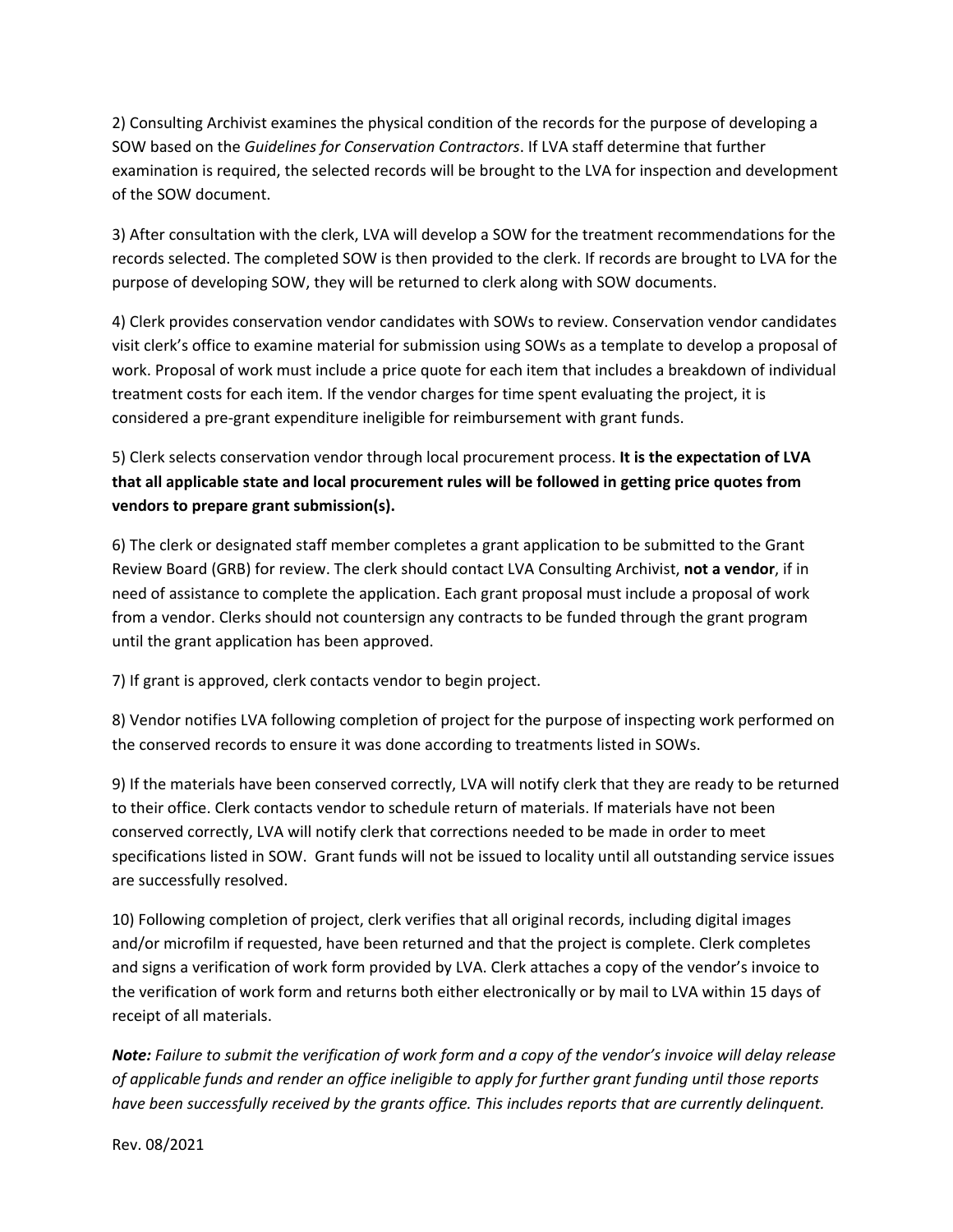11) Grant funds will be released and disbursed to the fiscal office of the locality within thirty days of submission of a completed verification of work form **and** copy of the vendor's invoice. As determined by instructions from the Auditor of Public Accounts, grant funds must be released to the locality's fiscal office (i.e. Treasurer's Office or Department of Finance). Therefore, clerks are encouraged to notify their local fiscal office prior to applying for a grant.

## **Process for Applying for a Reformatting Grant**

#### **Imaging Project Requirements**

Records must be prepped and organized prior to submitting a reformatting grant. Volumes must be conserved and loose original records must be flattened, conserved, and properly arranged. The records must have a logical order, for example, alphabetical, chronological, or numerical. If suit papers are being reformatted, each case must be filed in an acid free folder. The process for developing a Reformatting grant is as follows:

1) Estimate the number of pages to be imaged. Vendors are typically willing to come on‐site and help determine this number. A standard cost basis for imaging can be per-image cost, the cost per 1,000 images, or cost per bound volume. Be sure the vendor's proposal includes all appropriate vendor charges. It is important to have reasonable and accurate estimates to develop your grant application.

2) Solicit bids from vendors based on number of images estimated. If the vendor charges for time spent evaluating the project, it is considered a pre‐grant expenditure ineligible for reimbursement with grant funds.

3) Clerk or designated staff member completes a grant application to be submitted to the Grant Review Board (GRB) for review. The clerk should contact an LVA consulting archivist, **not a vendor**, if in need of assistance to complete the application. Each grant proposal must include a vendor's proposal of work to perform the specified work at a stated price. Clerks should not countersign any contracts to be funded through the grant program until the grant application has been approved.

4) If grant is approved by the Grant Review Board, clerk contacts vendor to begin project.

5) Prior to transfer of records to vendor, volumes must be arranged in the order in which they are to be reformatted. Boxes must be labeled with the title of records and date range, alphabetical range, or case file number range of materials enclosed. The boxes must be numbered in the order they are to be reformatted. Include an inventory list to vendor of volumes/boxes being transferred.

6) Following completion of project, clerk verifies that all original records and digital images have been returned and that the project is complete. Clerk completes and signs a verification of work form provided by LVA. Clerk attaches a copy of the vendor's invoice to the verification of work form and returns both either electronically or by mail to LVA within 15 days of receipt of all materials.